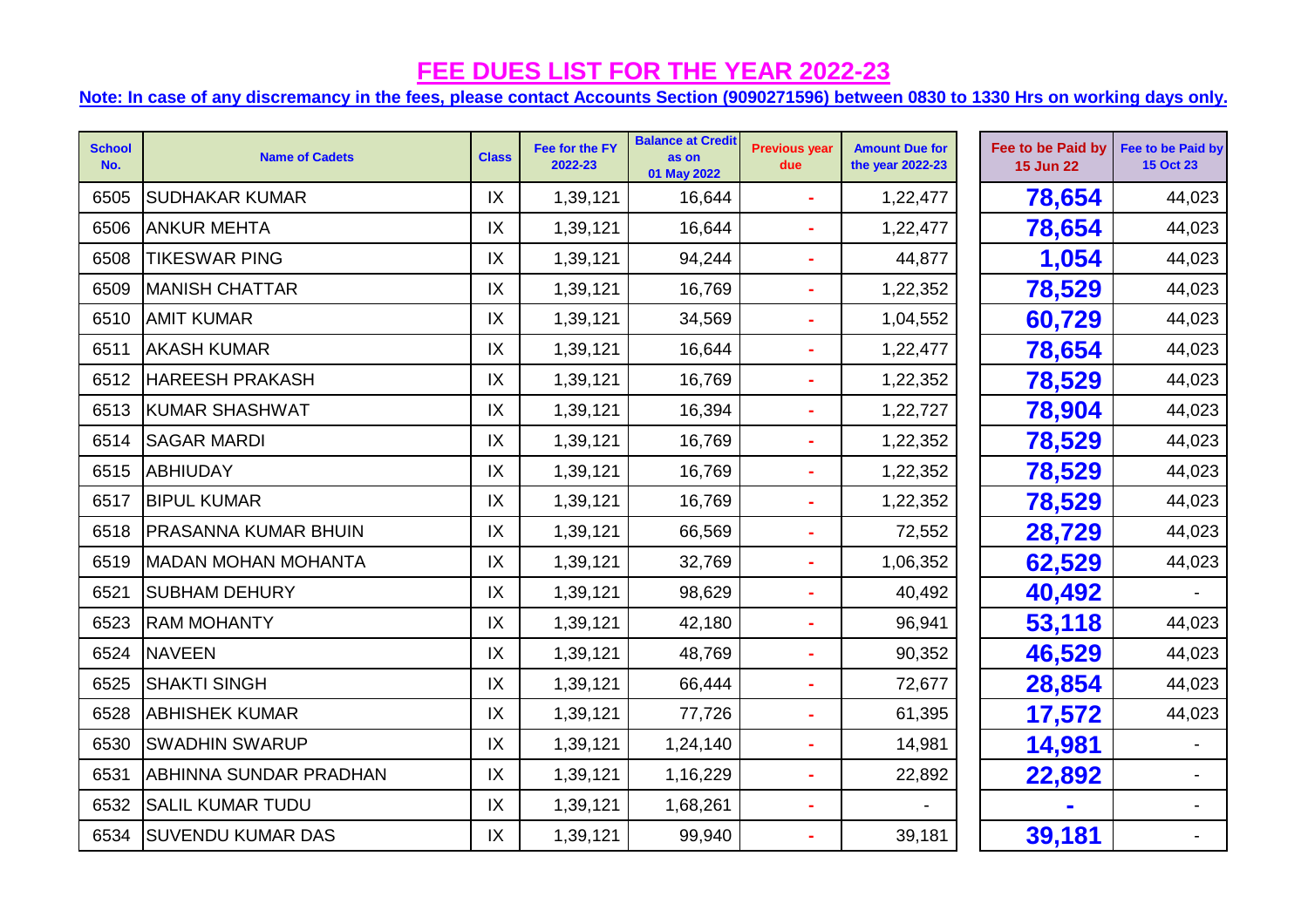| <b>School</b><br>No. | <b>Name of Cadets</b>          | <b>Class</b>  | Fee for the FY<br>2022-23 | <b>Balance at Credit</b><br>as on<br>01 May 2022 | <b>Previous year</b><br>due | <b>Amount Due for</b><br>the year 2022-23 | Fee to be Paid by<br><b>15 Jun 22</b> | Fee to be Paid by<br><b>15 Oct 23</b> |
|----------------------|--------------------------------|---------------|---------------------------|--------------------------------------------------|-----------------------------|-------------------------------------------|---------------------------------------|---------------------------------------|
| 6536                 | RITENDU SAHOO                  | IX            | 1,39,121                  | 54,534                                           | $\sim$                      | 84,587                                    | 40,764                                | 44,023                                |
| 6538                 | <b>PABITRA KUMAR MOHANTA</b>   | IX            | 1,39,121                  | 1,03,512                                         | $\blacksquare$              | 35,609                                    | 35,609                                |                                       |
| 6539                 | <b>AYUSHMAN BEHERA</b>         | IX            | 1,39,121                  | 99,565                                           | $\blacksquare$              | 39,556                                    | 39,556                                |                                       |
| 6541                 | <b>ARYAN KUMAR SAHOO</b>       | IX            | 1,39,121                  | 34,569                                           | $\blacksquare$              | 1,04,552                                  | 60,729                                | 44,023                                |
| 6542                 | <b>JHANKAR GAHIR</b>           | IX            | 1,39,121                  | 95,401                                           | ä,                          | 43,720                                    | 43,720                                |                                       |
| 6544                 | <b>ISHANT NAIK</b>             | IX            | 1,39,121                  | 1,16,229                                         | $\blacksquare$              | 22,892                                    | 22,892                                |                                       |
| 6545                 | <b>SUBHAJEET SINGH</b>         | IX            | 1,39,121                  | 98,379                                           | ä,                          | 40,742                                    | 40,742                                |                                       |
| 6546                 | <b>SHASHWAT SWARUP PRADHAN</b> | IX            | 1,39,121                  | 95,026                                           |                             | 44,095                                    | 272                                   | 44,023                                |
| 6547                 | <b>DEBASISH SWAIN</b>          | $\mathsf{IX}$ | 1,39,121                  | 98,629                                           | ä,                          | 40,492                                    | 40,492                                |                                       |
| 6548                 | <b>DEBJIT PARIDA</b>           | IX            | 1,39,121                  | 56,699                                           | $\blacksquare$              | 82,422                                    | 38,599                                | 44,023                                |
| 6550                 | <b>ALOKE SENAPATI</b>          | $\mathsf{IX}$ | 1,39,121                  | 60,878                                           | $\blacksquare$              | 78,243                                    | 34,420                                | 44,023                                |
| 6551                 | <b>SHIVA FAUJDAR</b>           | IX            | 1,39,121                  | 16,769                                           | $\blacksquare$              | 1,22,352                                  | 78,529                                | 44,023                                |
| 6552                 | <b>SANKALPA MAJHI</b>          | IX            | 1,39,121                  | 97,939                                           | $\blacksquare$              | 41,182                                    | 41,182                                |                                       |
| 6553                 | <b>HARSH KUMAR</b>             | IX            | 1,39,121                  | 16,644                                           | $\blacksquare$              | 1,22,477                                  | 78,654                                | 44,023                                |
| 6555                 | <b>PRITHVI RAJ JALLI</b>       | IX            | 1,39,121                  | 77,019                                           |                             | 62,102                                    | 18,279                                | 44,023                                |
| 6556                 | <b>S AYUSHMAN</b>              | IX            | 1,39,121                  | 63,008                                           | $\sim$                      | 76,113                                    | 32,290                                | 44,023                                |
| 6558                 | <b>ABHAY KUMAR</b>             | IX            | 1,39,121                  | 16,644                                           | $\blacksquare$              | 1,22,477                                  | 78,654                                | 44,023                                |
| 6559                 | <b>TEPPALA MOKSH</b>           | IX            | 1,39,121                  | 48,644                                           | $\blacksquare$              | 90,477                                    | 46,654                                | 44,023                                |
| 6560                 | <b>BARUN JYOTI DAS</b>         | IX            | 1,39,121                  | 32,644                                           | $\blacksquare$              | 1,06,477                                  | 62,654                                | 44,023                                |
| 6561                 | <b>ASMIT PURTY</b>             | IX            | 1,39,121                  | 16,769                                           | $\blacksquare$              | 1,22,352                                  | 78,529                                | 44,023                                |
| 6562                 | <b>SAURAV RANJAN SAHU</b>      | IX            | 1,39,121                  | 32,769                                           | ä,                          | 1,06,352                                  | 62,529                                | 44,023                                |
| 6563                 | <b>AAYAN KUMAR</b>             | IX            | 1,39,121                  | 16,644                                           |                             | 1,22,477                                  | 78,654                                | 44,023                                |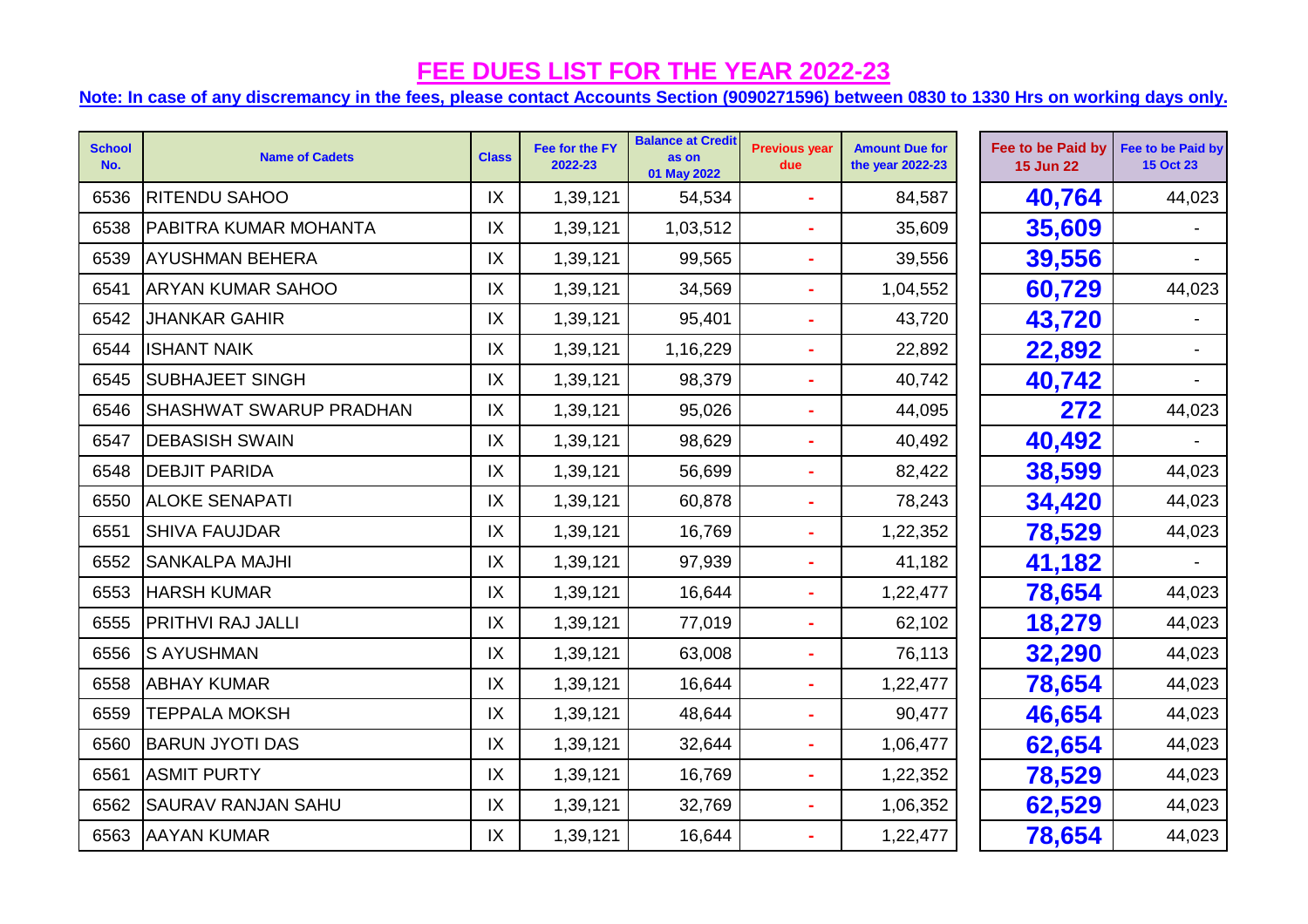| <b>School</b><br>No. | <b>Name of Cadets</b>     | <b>Class</b> | Fee for the FY<br>2022-23 | <b>Balance at Credit</b><br>as on<br>01 May 2022 | <b>Previous year</b><br>due | <b>Amount Due for</b><br>the year 2022-23 | Fee to be Paid by<br><b>15 Jun 22</b> | Fee to be Paid by<br><b>15 Oct 23</b> |
|----------------------|---------------------------|--------------|---------------------------|--------------------------------------------------|-----------------------------|-------------------------------------------|---------------------------------------|---------------------------------------|
| 6564                 | <b>DEBASISH LENKA</b>     | IX           | 1,39,121                  | 48,769                                           |                             | 90,352                                    | 46,529                                | 44,023                                |
| 6565                 | <b>VED SINGH</b>          | IX           | 1,39,121                  | 48,769                                           |                             | 90,352                                    | 46,529                                | 44,023                                |
| 6566                 | <b>PRINCE KUMAR</b>       | IX           | 1,39,121                  | 48,644                                           | $\blacksquare$              | 90,477                                    | 46,654                                | 44,023                                |
| 6567                 | <b>RUDRA PRATAP SINGH</b> | IX           | 1,39,121                  | 32,644                                           |                             | 1,06,477                                  | 62,654                                | 44,023                                |
| 6568                 | <b>AYUSH KUMAR MISHRA</b> | IX           | 1,39,121                  | 95,276                                           | $\blacksquare$              | 43,845                                    | 43,845                                |                                       |
| 6569                 | YASHOWANT NAYAK           | IX           | 1,39,121                  | 16,769                                           |                             | 1,22,352                                  | 78,529                                | 44,023                                |
| 6570                 | <b>SHAURYA</b>            | IX           | 1,39,121                  | 48,519                                           |                             | 90,602                                    | 46,779                                | 44,023                                |
| 6571                 | <b>CHINMAY DASH</b>       | IX           | 1,39,121                  | 77,726                                           |                             | 61,395                                    | 17,572                                | 44,023                                |
| 6572                 | NIHAR RANJAN PAHI         | IX           | 1,39,121                  | 1,15,959                                         |                             | 23,162                                    | 23,162                                |                                       |
| 6573                 | <b>ASHIQ BARIK</b>        | IX           | 1,39,121                  | 1,16,112                                         | $\blacksquare$              | 23,009                                    | 23,009                                |                                       |
| 6575                 | <b>JAGANNATH ROUT</b>     | IX           | 1,39,121                  | 56,574                                           |                             | 82,547                                    | 38,724                                | 44,023                                |
|                      | 6576   ARYAN MAHANTA      | IX           | 1,39,121                  | 95,056                                           |                             | 44,065                                    | 242                                   | 44,023                                |
| 6577                 | <b>TEJAS MISHRA</b>       | IX           | 1,39,121                  | 34,369                                           | $\blacksquare$              | 1,04,752                                  | 60,929                                | 44,023                                |
| 6578                 | <b>SRINIBASH MOHANTY</b>  | IX           | 1,39,121                  | 16,769                                           |                             | 1,22,352                                  | 78,529                                | 44,023                                |
| 6579                 | <b>JAY JAGDISH NAYAK</b>  | IX           | 1,39,121                  | 98,129                                           |                             | 40,992                                    | 40,992                                |                                       |
| 6580                 | <b>BRAHMAJEET PATRO</b>   | IX           | 1,39,121                  | 98,629                                           | $\blacksquare$              | 40,492                                    | 40,492                                | $\blacksquare$                        |
| 6581                 | <b>JEEVAN MOHAPATRA</b>   | IX           | 1,39,121                  | 1,05,401                                         |                             | 33,720                                    | 33,720                                |                                       |
| 6582                 | <b>SUMAN JEET PATEL</b>   | IX           | 1,39,121                  | 1,05,401                                         | $\blacksquare$              | 33,720                                    | 33,720                                |                                       |
| 6584                 | <b>KISHAN SINGH</b>       | IX           | 1,39,121                  | 16,769                                           | $\blacksquare$              | 1,22,352                                  | 78,529                                | 44,023                                |
| 6585                 | <b>RANAVEER YADAV</b>     | IX           | 1,39,121                  | 16,644                                           |                             | 1,22,477                                  | 78,654                                | 44,023                                |
| 6587                 | <b>ARYAN JEET</b>         | IX           | 1,39,121                  | 96,504                                           |                             | 42,617                                    | 42,617                                |                                       |
|                      | 6589 RISHAB NATH PRADHAN  | IX           | 1,39,121                  | 1,16,054                                         |                             | 23,067                                    | 23,067                                |                                       |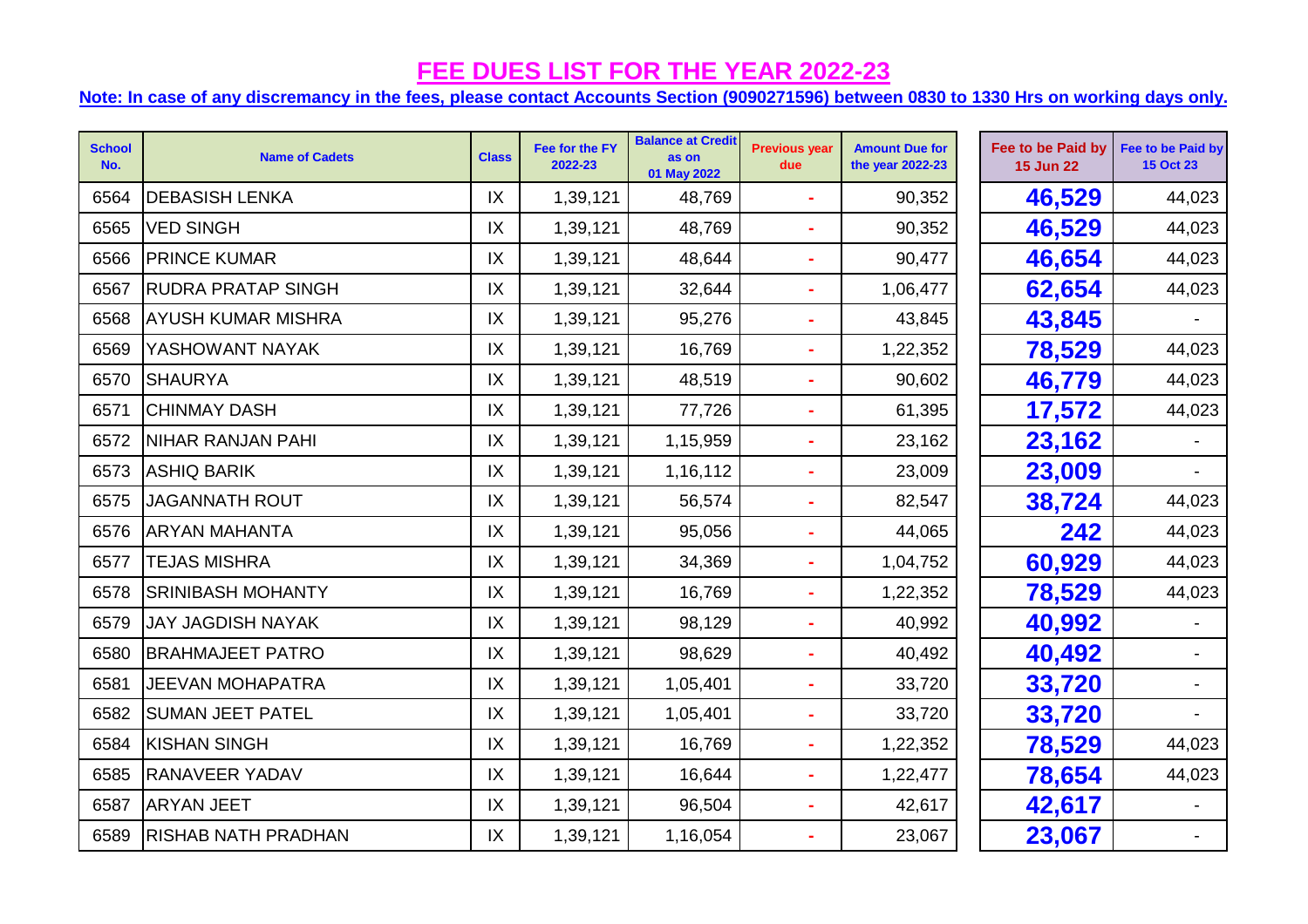| <b>School</b><br>No. | <b>Name of Cadets</b>         | <b>Class</b> | Fee for the FY<br>2022-23 | <b>Balance at Credit</b><br>as on<br>01 May 2022 | <b>Previous year</b><br>due | <b>Amount Due for</b><br>the year 2022-23 | Fee to be Paid by<br><b>15 Jun 22</b> | Fee to be Paid by<br><b>15 Oct 23</b> |
|----------------------|-------------------------------|--------------|---------------------------|--------------------------------------------------|-----------------------------|-------------------------------------------|---------------------------------------|---------------------------------------|
| 6590                 | <b>BISMAY KUMAR ROUT</b>      | IX           | 1,39,121                  | 48,644                                           |                             | 90,477                                    | 46,654                                | 44,023                                |
| 6591                 | <b>GUGULOTHU VARUN</b>        | IX           | 1,39,121                  | 16,769                                           |                             | 1,22,352                                  | 78,529                                | 44,023                                |
| 6592                 | NAITIK RANJAN DASH            | IX           | 1,39,121                  | 98,629                                           | $\blacksquare$              | 40,492                                    | 40,492                                |                                       |
| 6593                 | <b>ANISH KUMAR</b>            | IX           | 1,39,121                  | 66,444                                           |                             | 72,677                                    | 28,854                                | 44,023                                |
| 6594                 | <b>ADITYA PRANAY</b>          | IX           | 1,39,121                  | 16,519                                           |                             | 1,22,602                                  | 78,779                                | 44,023                                |
| 6595                 | <b>AAYUSH TK</b>              | IX           | 1,39,121                  | 32,769                                           |                             | 1,06,352                                  | 62,529                                | 44,023                                |
| 6596                 | <b>RAHUL KUMAR</b>            | IX           | 1,39,121                  | 16,644                                           |                             | 1,22,477                                  | 78,654                                | 44,023                                |
| 6597                 | <b>AMARNATH KUMAR</b>         | IX           | 1,39,121                  | 16,644                                           |                             | 1,22,477                                  | 78,654                                | 44,023                                |
| 6598                 | <b>PRAMJEET KUMAR</b>         | IX           | 1,39,121                  | 48,769                                           |                             | 90,352                                    | 46,529                                | 44,023                                |
| 6599                 | <b>ADITYA RANJAN</b>          | IX           | 1,39,121                  | 16,644                                           |                             | 1,22,477                                  | 78,654                                | 44,023                                |
| 6600                 | OM CHANDRA                    | IX           | 1,39,121                  | 16,769                                           |                             | 1,22,352                                  | 78,529                                | 44,023                                |
| 6601                 | <b>SUBHAM BEHURA</b>          | IX           | 1,39,121                  | 48,769                                           |                             | 90,352                                    | 46,529                                | 44,023                                |
| 6603                 | <b>AMIT KUMAR</b>             | IX           | 1,39,121                  | 16,769                                           |                             | 1,22,352                                  | 78,529                                | 44,023                                |
| 6604                 | <b>PREM KUMAR BEHERA</b>      | IX           | 1,39,121                  | 48,499                                           |                             | 90,622                                    | 46,799                                | 44,023                                |
| 6605                 | <b>BISMAY RANJAN SAHOO</b>    | IX           | 1,39,121                  | 65,994                                           |                             | 73,127                                    | 29,304                                | 44,023                                |
| 6606                 | <b>PREMJEET KUMAR</b>         | IX           | 1,39,121                  | 34,569                                           | $\blacksquare$              | 1,04,552                                  | 60,729                                | 44,023                                |
| 6607                 | <b>RAJVEER SETHI</b>          | IX           | 1,39,121                  | 1,04,665                                         |                             | 34,456                                    | 34,456                                |                                       |
| 6608                 | <b>KUNAL BISWAL</b>           | IX           | 1,39,121                  | 48,644                                           |                             | 90,477                                    | 46,654                                | 44,023                                |
| 6609                 | <b>UMAKANT KANU</b>           | IX           | 1,39,121                  | 77,601                                           | ä,                          | 61,520                                    | 17,697                                | 44,023                                |
| 6610                 | <b>DIVYANSHU SEKHAR NAYAK</b> | IX           | 1,39,121                  | 1,16,229                                         |                             | 22,892                                    | 22,892                                |                                       |
| 6611                 | OMM KUMAR SAHU                | IX           | 1,39,121                  | 77,726                                           |                             | 61,395                                    | 17,572                                | 44,023                                |
| 6613                 | YASH SANTUKA                  | IX           | 1,39,121                  | 1,43,963                                         |                             |                                           |                                       |                                       |